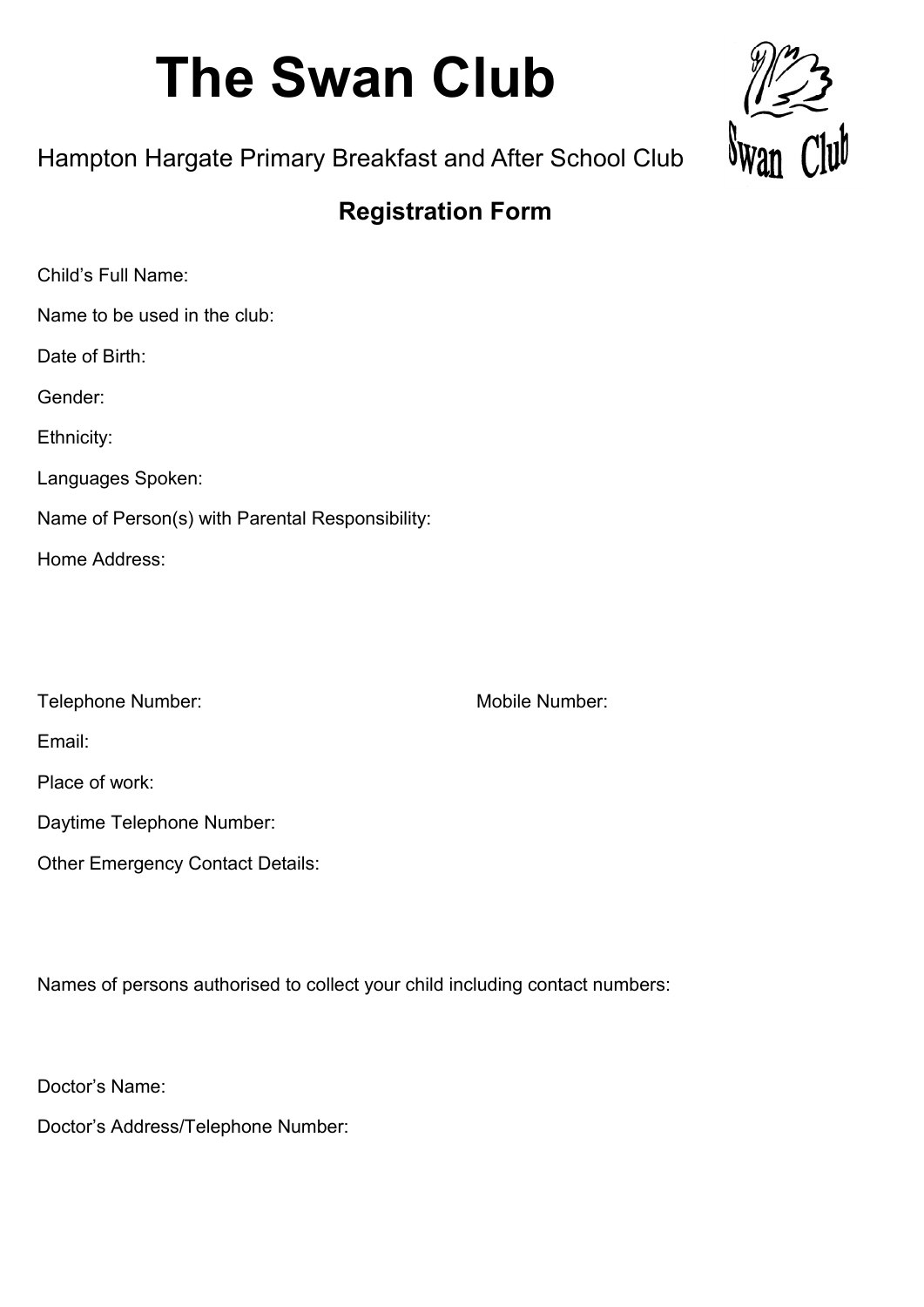Details of any significant health issues. (including any special educational needs and/or physical disabilities statement):

Details of any special dietary requirements, allergies:

Do you give consent for members of staff at the club to apply sun cream to your child in hot conditions?

Yes / No

Any other relevant information:

Please indicate/ tick which days of the week you will require the club.

#### **Breakfast Club:**

| Monday                    | Tuesday | Wednesday | Thursday | Friday |  |  |
|---------------------------|---------|-----------|----------|--------|--|--|
|                           |         |           |          |        |  |  |
| <b>After School Club:</b> |         |           |          |        |  |  |
| Monday                    | Tuesday | Wednesday | Thursday | Friday |  |  |
|                           |         |           |          |        |  |  |

#### **Date childcare to commence from**:

I/we confirm that the information given above is correct and I/we promise to contact the Manager as soon as any of the details change.

I/we understand that late or non payment of fees will jeopardise my/our child's continued attendance at the Club.

I/we understand that the Club closes **promptly at 6pm** and that I/we should aim to arrive, at the latest, **by 5.55pm**. I/we also accept that a **late penalty charge of £15 per quarter of an hour, or part of**, will be incurred if my/our child is not collected on time (by 6pm).

#### **Signature of Person with Parental Responsibility:**

#### **Date:**